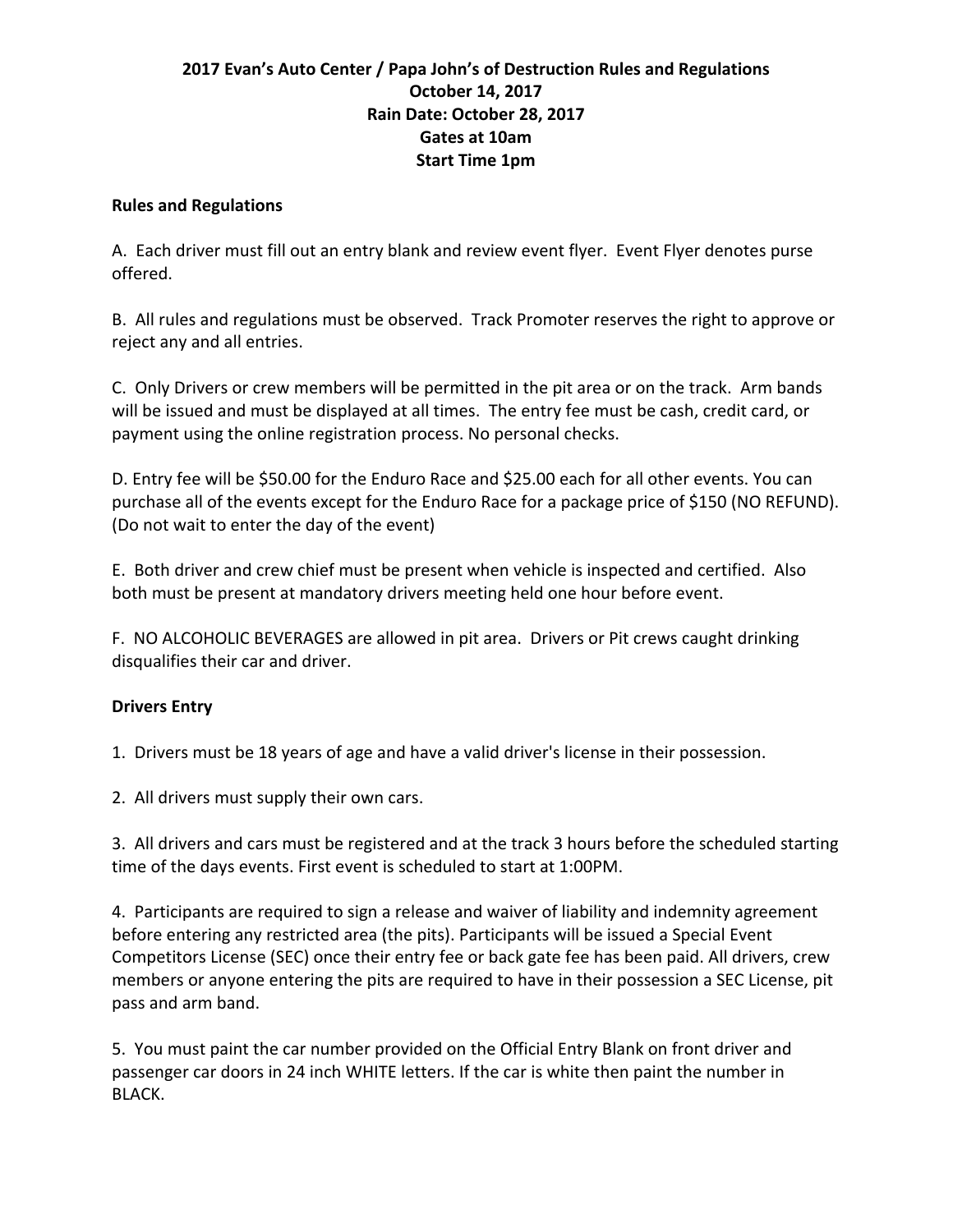#### **Participation Regulations**

- 1. Full-Size Stock Hardtop Automobile or Station Wagons (STATION WAGONS ARE NOT PERMITTED IN THE APPLIANCE RACE) domestic & foreign are allowed. There will be two different classes for the derby. The Full Size Class and Compact Class. The Full Size Derby will contain cars that are 108 inches or longer. The Compact Derby will contain cars that are 107 inches or less. Foreign or domestic makes and models will be accepted in both classes. Please take note that no compact cars will be allowed to compete against the larger full-size automobiles. No trucks, jeeps, hearses, ambulances, convertibles or Chrysler Imperials.
- 2. All glass and chrome trim and anything that might become imbedded in the track, must be removed from the car before bringing auto to the grounds. Car must be cleaned out, including trunk. Do not leave broken glass in doors, clean them out. Windshields may remain in place. Safety air bags must be removed along with the explosive air bag engagement charges. Vehicles with Sun Roofs may be utilized as long as a piece of metal is placed in the opening with the attachment screws from the inside out. AC units must be properly discharged before arriving at Larry King Law's Langley Speedway.
- 3. A maximum of five (5) gallons of gasoline will be allowed. Gas tanks may be moved to the trunk but will not be allowed in driver's compartment unless covered by a metal firewall. Only unleaded gasoline with a maximum octane level of 93 will be permitted. Gas tanks in front of rear axle may remain; any tank behind rear axle must be moved to rear seating area and contained in metal firewall for derby.
- 4. Only One (1) stock battery will be allowed. It may be moved into the passenger floorboard area but must be mounted and covered for the participant's own protection.
- 5. All Doors must be welded, chained, or bolted shut. If any door comes open the car will be disqualified. A cross bar (maximum 3" diameter) will be allowed to brace the back of driver seat. A floating 4-point cage is allowed but may not go further than 6" behind driver seat. A Rollover Bar is not allowed.
- 6. Bumpers may be welded on. You may not add any steel or have loaded bumpers. No seems are allowed to be welded. Maximum bumper height is 24 inches from the ground to the center of the bumper.
- 7. Standard exhaust system may be removed or cut off just aft of the fire wall. Exhaust system may exit through hood.
- 8. Air Filled tires only. No studded tires or split rings.
- 9. Do not weld or bolt hood or trunk lids down. Hoods and trunks may be wired or chained shut in 6 places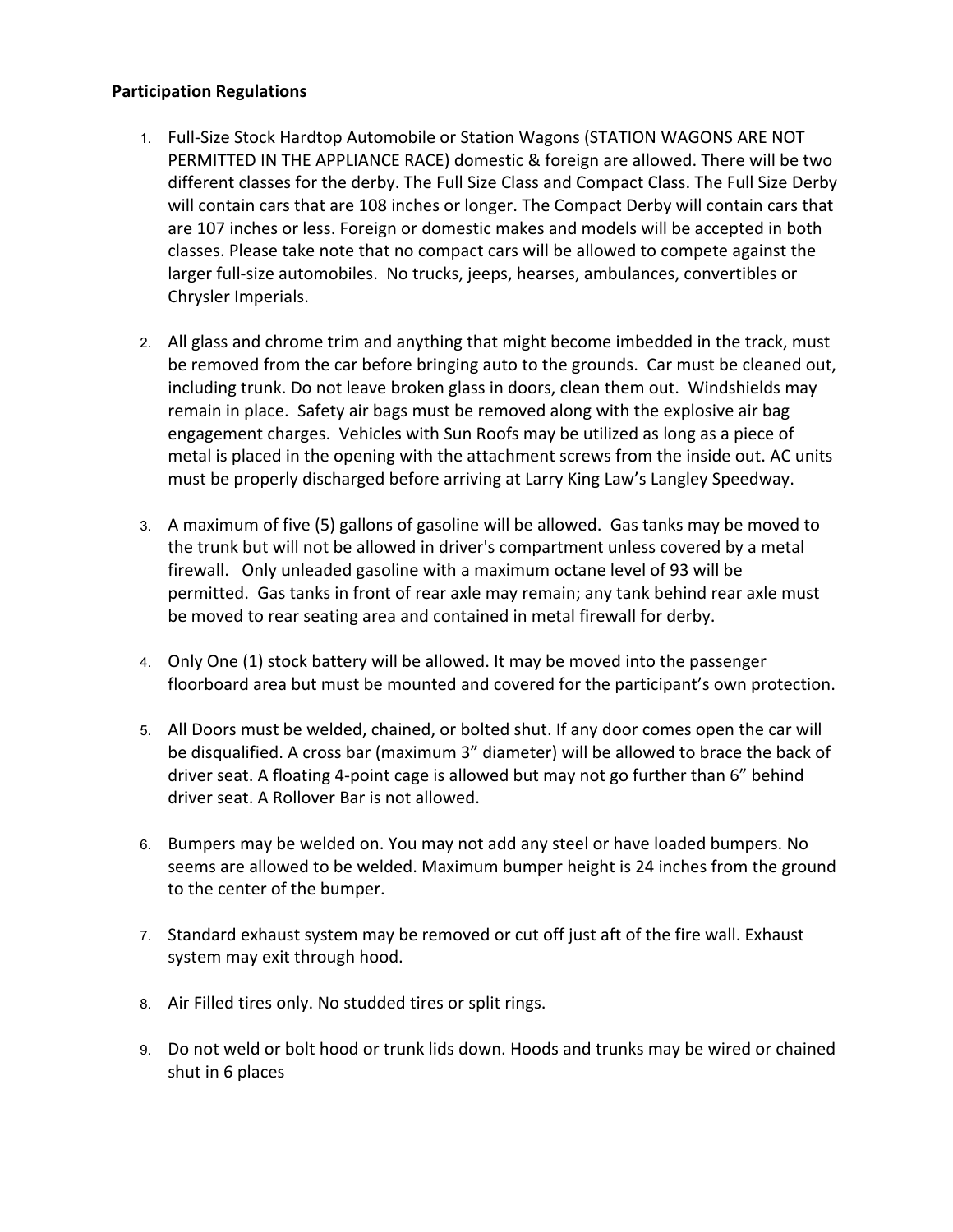- 10. A 20" diameter hole must be cut into the center of hood and trunk lid. This allows for early fire detection and initial safety inspection.
- 11. No trailer hitches
- 12. Fender wells may be cut for clearance however, they may not be welded, bolted, or reattached for strength
- 13. No Canoeing or wedging of trunks on cars
- 14. All fan blades must be removed. Only exception will be if your car is equipped with a slip clutch fan blade and fan shroud or car came with a stock with an electric fan and shroud. You may create your own fan shroud out of some type of thin metal material & replace stiff original fans with slip clutch fans.
- 15. Prior to bringing cars to the event, radiators must be drained and back flushed of all antifreeze coolants. They then can be refilled with water. They must remain in original position.
- 16. Safety belts, helmets and impact resistant eye protectors are required. If car was equipped with a shoulder-restrained system including lap belt, both must be used. Driver can be disqualified at any time if either belt or helmet is removed during a heat. Racing style seats or racing style seat belts may be use.
- 17. Vehicles must have brakes working on a minimal of 2 wheels at all times
- 18. Drivers may maneuver forward or backward. No deliberate head-on collisions or deliberately ramming a driver's door. This can lead to disqualification.
- 19. The judges will set a time limit for cars who are sitting. If a driver does not hit a live car within the time limit, this can lead to disqualification. Do not play possum.
- 20. You may notch or dimple frames and may repair frames with no more than 2 3" x 3"  $\frac{1}{4}$ " plates
- 21. No tilting or pitching of frames will be allowed
- 22. Motor Swaps will be allowed but no distributer protectors allowed
- 23. All cars entering the pit area will be given a white wooden stick to be affixed to the driver's side front door post or driver's side center door post. This stick must be within the drivers reach. The driver is to remove/break the stick when they can no longer continue in the event or when direct by one of the track officials.
- 24. The derby will be composed of a feature heat with cash prize.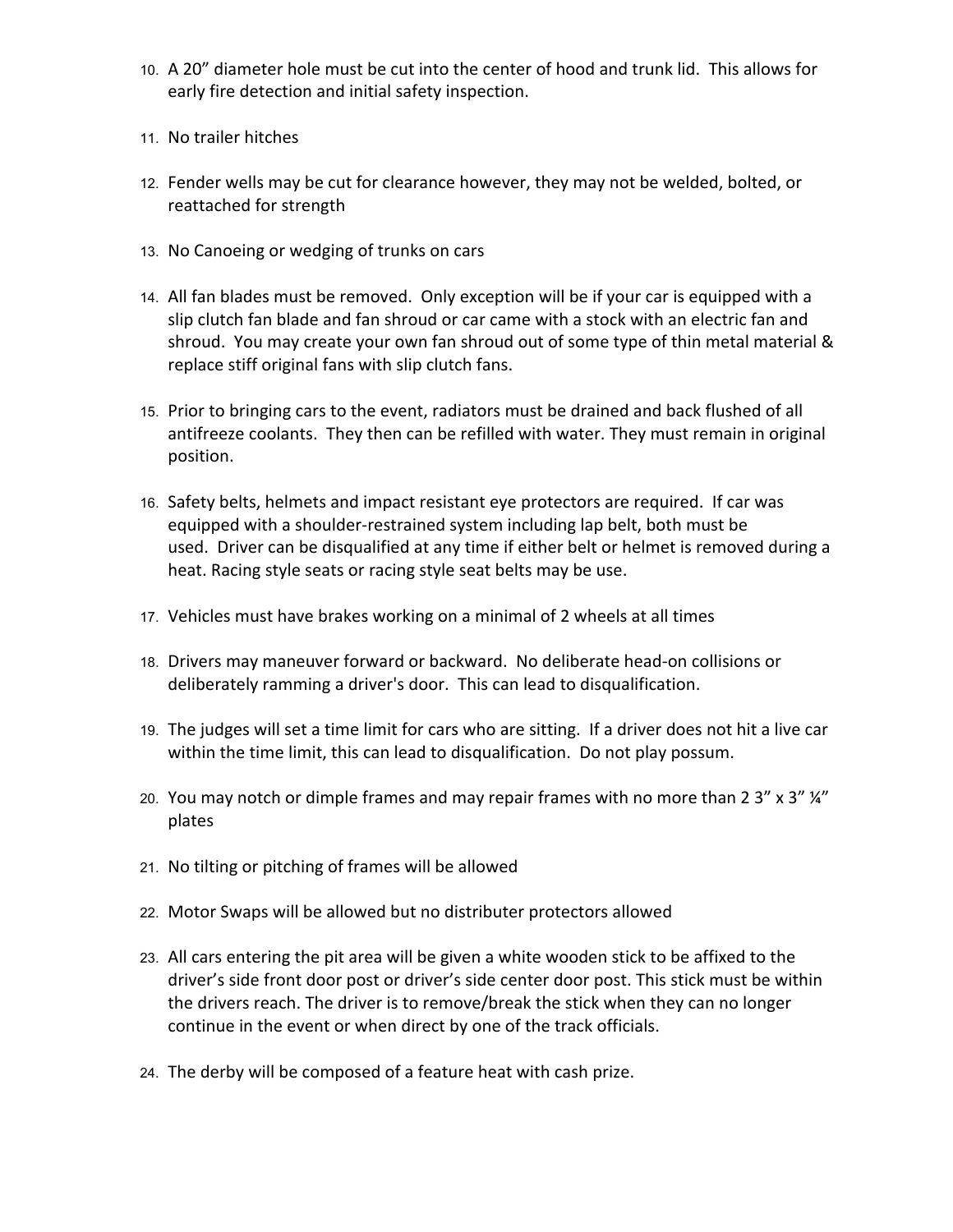- 25. Enduro Cars will follow all rules above with the following modifications allowed; four point roll cage maybe added. Fuel cell may be used if placed in trunk area. Fuel cell must be located inside a metal container. Fuel Cell must be strapped and bolted down using a minimum of 4-2" metal straps, two running front to back of fuel cell and two running side-to-side of fuel cell. Back seat firewall must be covered with metal to prevent spilled fuel from entering the passenger compartment.
- 26. The Chain Race will have a minimum of 4' of chain connecting the two cars
- 27. The appliance race will not allow door modifications
- 28. Additional Safety Regulations may be imposed depending on the track. Rules are subject to change to fit each event. If you have any safety concerns, do not hesitate to ask. Call 757-865-7223. The decision of event director is final. Any driver not obeying the rules will be disqualified.
- 29. All CARS MUST BE REMOVED OFF PROPERTY.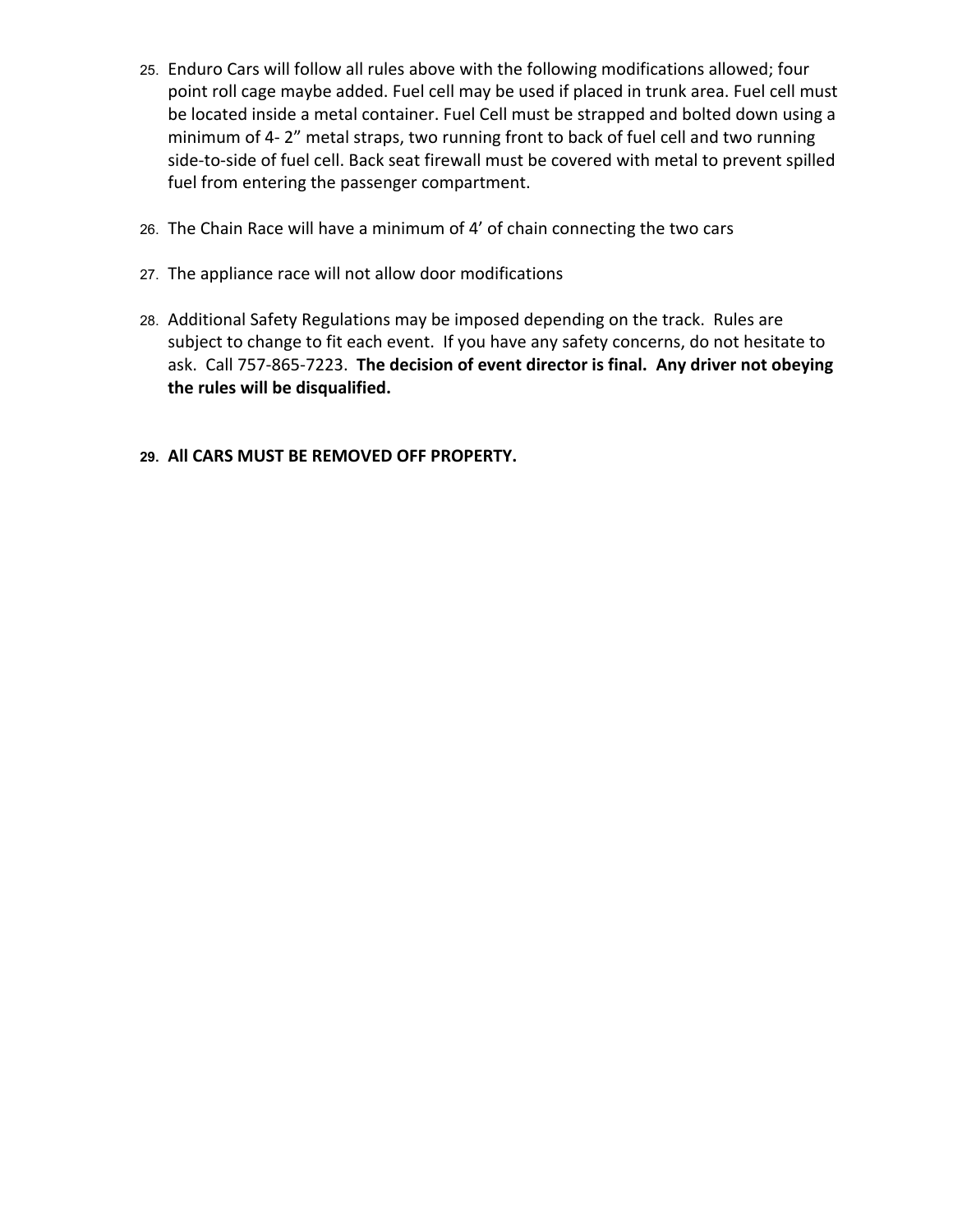## **2017 Evan's Auto Center / Papa John's Day of Destruction Entry Form**

October 14, 2017 Rain Date if needed of October 28, 2017

Car #: \_\_\_\_\_\_\_\_\_\*

\*To be filled out by Langley Speedway, first come, first serve\*

|                                                              | Mail to: Langley Speedway, 3165 North Armistead Ave, Hampton, VA 23666                           |  |
|--------------------------------------------------------------|--------------------------------------------------------------------------------------------------|--|
| <b>OR</b>                                                    |                                                                                                  |  |
| Fax: (757) 865-7807                                          |                                                                                                  |  |
|                                                              |                                                                                                  |  |
| Age: ________                                                |                                                                                                  |  |
|                                                              |                                                                                                  |  |
|                                                              |                                                                                                  |  |
|                                                              |                                                                                                  |  |
|                                                              |                                                                                                  |  |
| <b>Domestic Car Demolition</b>                               | Please circle event(s) participating in: \$25 each or \$150 for all events except for the Enduro |  |
| <b>Import Car Demolition</b>                                 |                                                                                                  |  |
| <b>Burn Out Competition</b>                                  |                                                                                                  |  |
| <b>Appliance Race</b>                                        |                                                                                                  |  |
| <b>Reverse Race</b>                                          |                                                                                                  |  |
| <b>Bag Race</b>                                              |                                                                                                  |  |
| Tug of War Competition                                       |                                                                                                  |  |
| <b>Flag Race</b>                                             |                                                                                                  |  |
| <b>Train Race</b>                                            |                                                                                                  |  |
| Enduro Race (\$50.00)                                        |                                                                                                  |  |
|                                                              | Amount enclosed: \$<br>_________________________________ (checks payable to Langley Speedway)    |  |
|                                                              |                                                                                                  |  |
| Exp. Date: ________________                                  |                                                                                                  |  |
| I have read and agree to abide by all rules and regulations. |                                                                                                  |  |
| Signature                                                    | Date                                                                                             |  |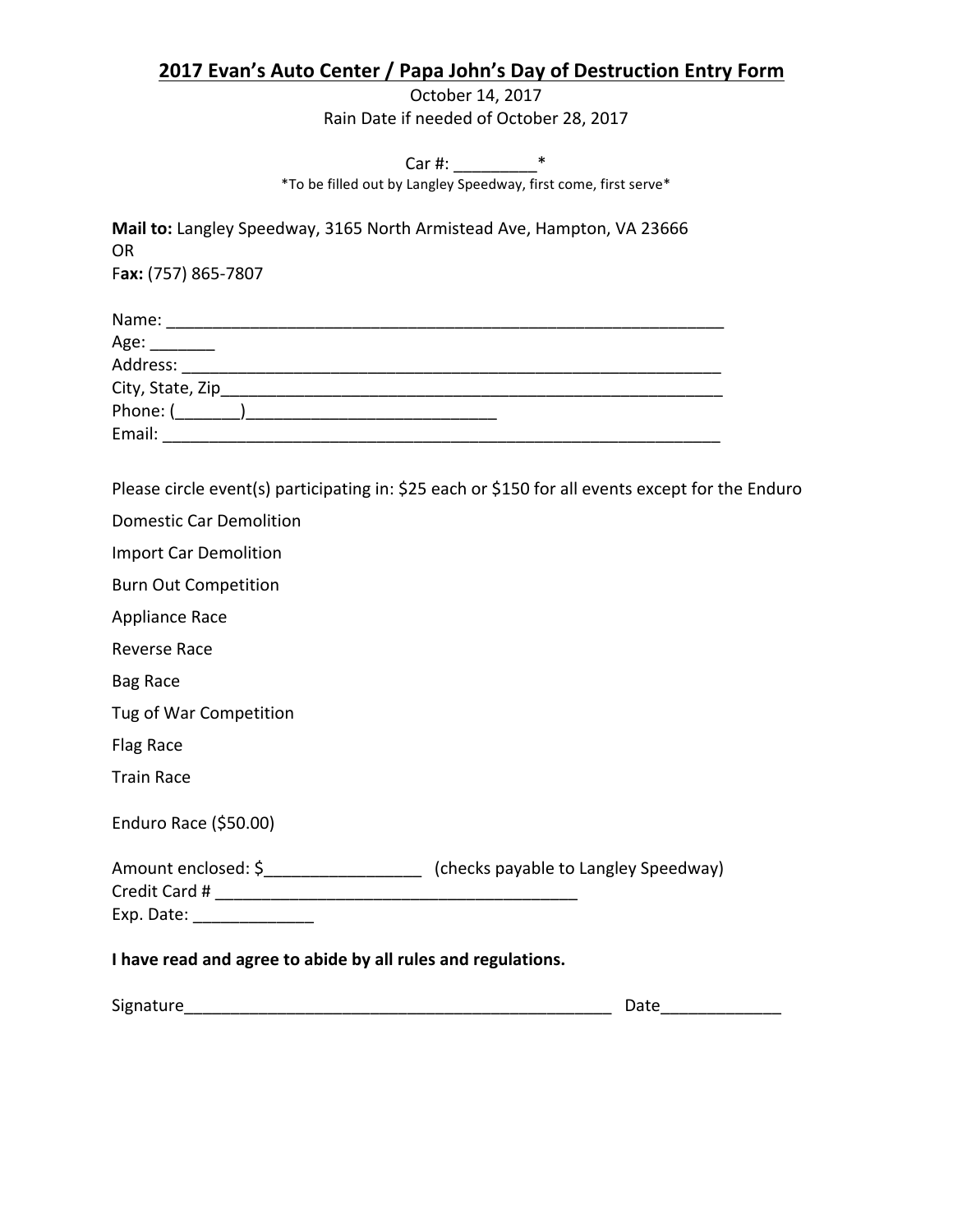# *Evan's Auto Center / Papa John's*

# DAY OF DESTRUCTION **Saturday OCTOBER 14 Events:**

**Enduro Race:** \$1000 to win, 2<sup>nd</sup> \$500 3<sup>rd</sup> \$300 50 Laps – "Survival of the fittest!!"

**Reverse Race:** \$200 to win Drivers must drive in reverse and backwards (clockwise) for 5 laps around the track

> **Double Demolition Derby Import Car Demolition**: \$500 to win, 2<sup>nd</sup> \$250, 3<sup>rd</sup> \$100 **Domestic Car Demolition**: \$500 to win, 2<sup>nd</sup> \$250, 3<sup>rd</sup> \$100 \*\*Minimum of 8 cars to pay for 2<sup>nd</sup> and 3<sup>rd</sup> place\*\*

> > **Tug of War:** \$100 to win Two cars nose-to-nose, single elimination

**Bag Race:** \$200 to win Driver has a bag over their head and is directed by an in-car navigator

> **Burn Out Competition:** \$100 to win Winner is decided from crowd applause

**Appliance Race:** \$300 to win First team to haul 5 appliances (one item at a time) across the finish line using their car as a hauler

**Flag Pole Race:** \$200 to win first car to complete 5 laps

**Train race:** \$200 to win 2 cars chained together 5 laps